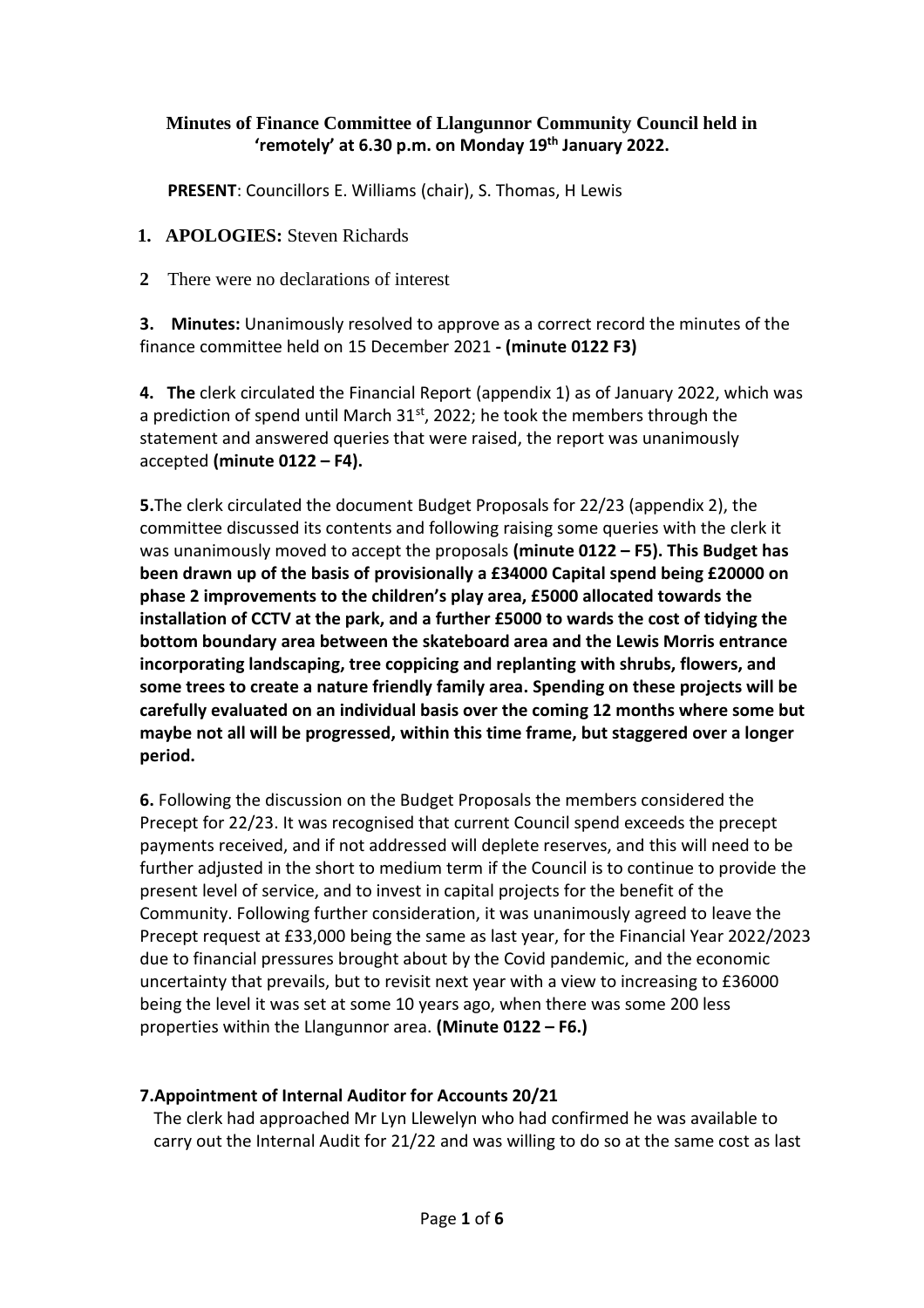year. Following a brief discussion, it was unanimously agreed to appoint Mr. Lyn Llewelyn as the Internal Auditor for the 21/22 Accounts **(Minute 0122 – F7).**

## **8.Risk Assessment 22/23**

The clerk circulated the Risk Assessment Schedule, and the committee went through it, the following were highlighted i) the clerk check that the classification in each section reflects the severity score; ii) As the new clerk had been in post for 10 months with no issues identified it was unanimously agreed to amend the ratings under the Staff section to Likelihood 2, and Severity Score 10. Once these amendments are incorporated it was unanimously agreed to approve the risk assessment schedule **(minute 0122 – F8).**

**1. Date of next meeting –** to be agreed by Chair and Clerk.

| Meeting Closed 8.25 p.m. |  |
|--------------------------|--|
|--------------------------|--|

**Signed as a true record Date 2008 CONTEX CONTEX CONTEX CONTEX CONTEXT DATE DATE** 

**Appendix 1 Finance Report for meeting 19.01.22 Balance at bank** Account statements as at 01/04/21

|                                          |                                          | 90632317 | £17,207 |
|------------------------------------------|------------------------------------------|----------|---------|
|                                          |                                          | 90484024 | £20,770 |
|                                          |                                          | 13157210 | £28,190 |
|                                          |                                          |          | £66,167 |
|                                          |                                          |          |         |
| Income                                   | Precept 1,2 & 3 payments Received        |          | £33,000 |
|                                          | HMRC - VAT Repayment                     |          | £3,933  |
| <b>Further Payment</b> 106 Draw Down Ent |                                          | £4,152   |         |
|                                          | 106 funds drawn re Interpretation Boards |          | £454    |
|                                          |                                          |          |         |

| Total | £41,539 |
|-------|---------|
|       |         |

**Total £107706**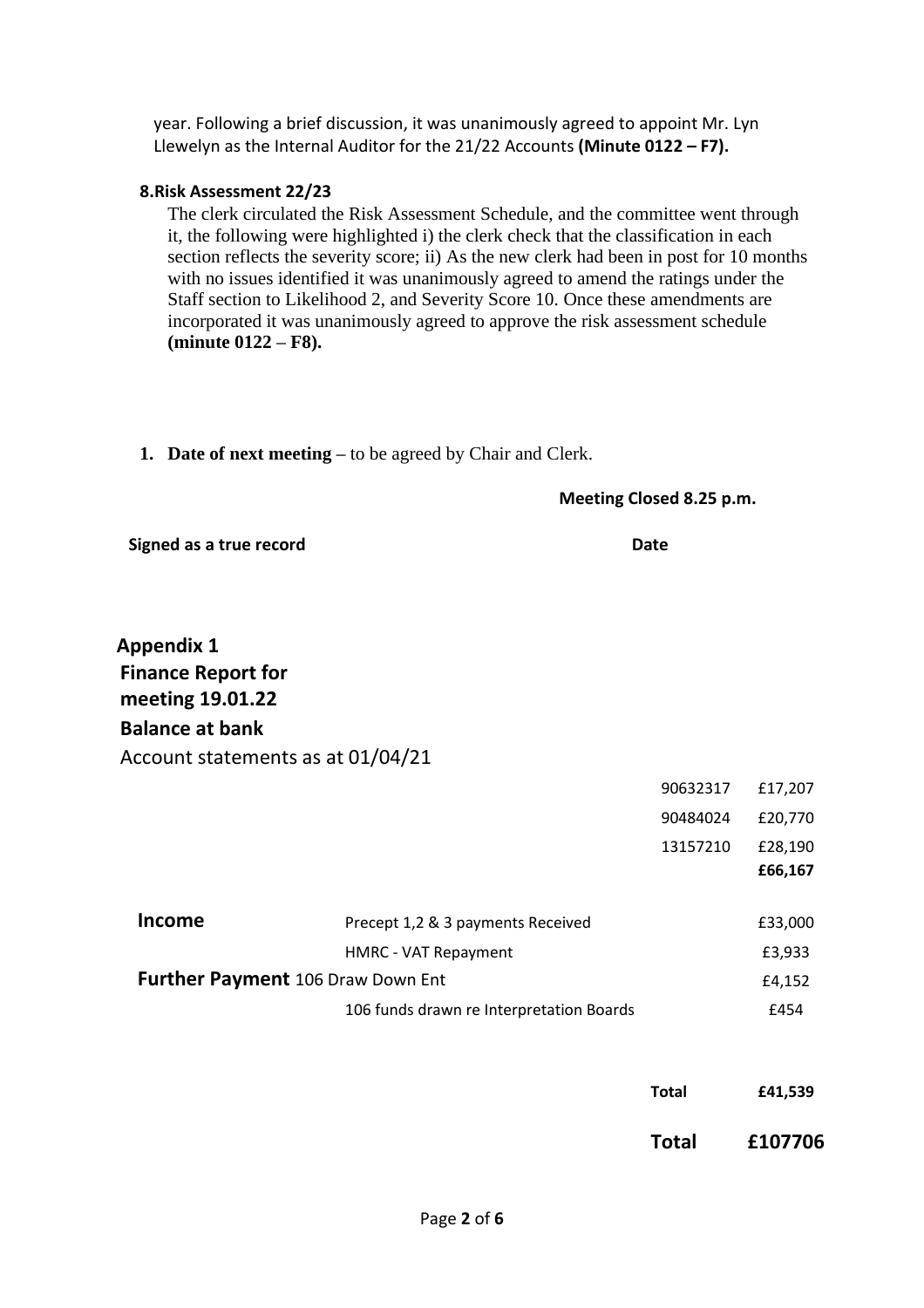| <b>Expenditure to date</b>                      | Spent April-Dec                                               |                            | £30,825 |
|-------------------------------------------------|---------------------------------------------------------------|----------------------------|---------|
| Predicted spend for remainder of year           |                                                               |                            |         |
|                                                 | Park grass cutting                                            |                            | £2,500  |
|                                                 | Park Maintenance - handyman / CCC                             |                            | £500    |
| Town Council - Xmas Trees & Assoc. Works Dec 21 |                                                               | $Dec-21$                   | £1,500  |
|                                                 | Painting/Repairs gates & fence                                |                            | £750    |
|                                                 | Improvements to Mem site/new plaque                           |                            | £2,000  |
|                                                 | <b>Streetlights Ger Y Nant</b>                                |                            |         |
|                                                 | Repairs Skateboard Arena                                      |                            | £2,000  |
|                                                 | <b>Clerk Costs incl HMRC</b>                                  |                            | £2,750  |
|                                                 | Conf/Training                                                 |                            | £100    |
|                                                 | <b>Travelling</b>                                             |                            | £250    |
|                                                 | <b>Hiring Aelwyd</b>                                          |                            | £0      |
|                                                 | IT Zoom web Costs renewal of licences etc<br>Re-numeration of |                            | £250    |
|                                                 | <b>Members</b>                                                |                            | £1,500  |
|                                                 | Re-numeration to Chair                                        |                            | £350    |
|                                                 | Gratuity new clerk re pension                                 |                            | £100    |
|                                                 | <b>Community Fund</b>                                         |                            | £400    |
|                                                 | S137                                                          |                            | £100    |
|                                                 | Provisional sum further Park imp/equipment                    |                            |         |
|                                                 | Payroll costs Members                                         |                            | £400    |
|                                                 | Stationery                                                    |                            | £200    |
|                                                 | Postages                                                      |                            | £50     |
|                                                 | <b>Biannual Tree Inspection costs</b>                         |                            | £550    |
|                                                 | Clerk allowances/IT                                           |                            | £450    |
|                                                 | Misc. Contingency                                             |                            | £1,000  |
|                                                 |                                                               |                            |         |
|                                                 | <b>Total Projected Expenditure 2021/22</b>                    |                            | £48,525 |
|                                                 | <b>BALANCE BROUGHT FWD £107706 - £48525</b>                   |                            | £59,181 |
|                                                 | <b>REMAINING BALANCE ON S106</b>                              | <b>SEE</b><br><b>BELOW</b> | £12,391 |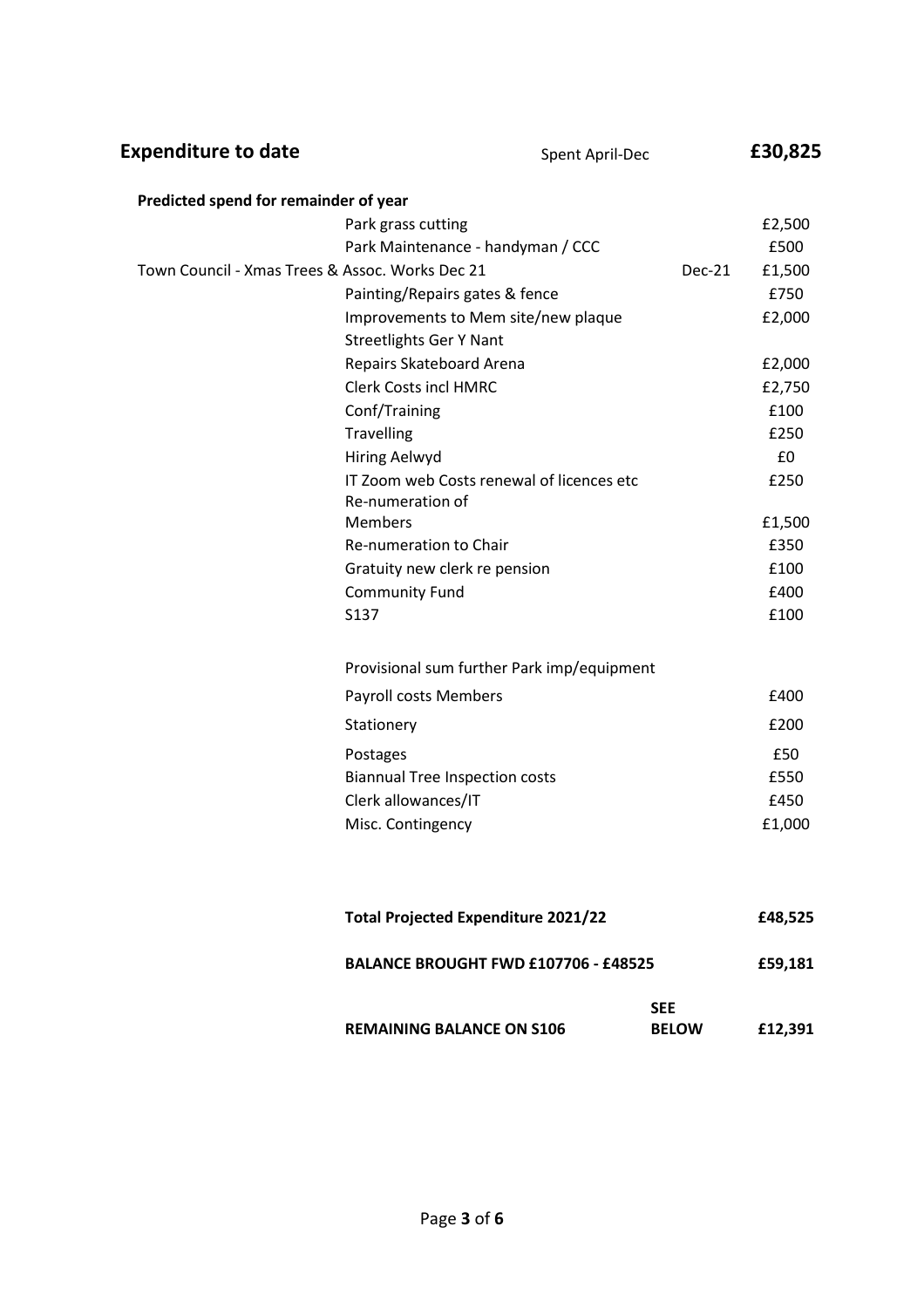## **Appendix 2 Draft Estimates of Income/Expenditure for 2022/23**

|                              | Expenditure                          | <b>Budget</b> |
|------------------------------|--------------------------------------|---------------|
| <b>Net of VAT</b>            |                                      | £             |
| <b>Parks and Open Spaces</b> |                                      |               |
|                              | Maintenance                          | £5,000        |
|                              | Proposed Improvements                | £30,000       |
|                              | Ger y Nant Lights                    | £4,000        |
| <b>Public Lighting</b>       |                                      |               |
|                              | Energy                               | £3,500        |
|                              | Maintenance                          | £5,000        |
| <b>Committee Budgets</b>     |                                      |               |
| <b>Christmas Committee</b>   |                                      | £3,000        |
| Web and Media Committee      |                                      | £500          |
| Park and Envir. Committee    |                                      | £5,000        |
|                              | <b>Total</b>                         | £56,000       |
|                              | <b>General Admin</b>                 |               |
|                              | Audit                                | £800          |
|                              | Insurance                            | £850          |
|                              | Payroll (Members)                    | £400          |
|                              | Stationery/inks etc.                 | £250          |
|                              | Postage                              | £100          |
|                              | Allowances - Clerk-Office            | £1,200        |
|                              | Subscribtion                         | £425          |
|                              | <b>Salaries</b>                      | £8,000        |
|                              | <b>Cllrs Renumeration</b>            | £1,800        |
|                              | <b>Chair Renumeration</b>            | £350          |
|                              | <b>HMRC</b>                          | £2,500        |
|                              | Yr Aelwyd                            | £200          |
|                              | <b>Trav Costs</b>                    | £800          |
|                              | Office Equip                         | £100          |
|                              | Training                             | £150          |
|                              | Broadband/Domain                     |               |
|                              | Licenses                             | £240          |
|                              | Web Hosting-Vision ICT               | £200          |
|                              | Allowances-Clerk-                    |               |
|                              | <b>Broadband</b>                     | £480          |
|                              | S137                                 | £1,000        |
|                              | Graduity<br>Elections - confirmed by | £100          |
|                              | CCC                                  | £0            |
|                              | Misc.                                | £1,000        |
|                              |                                      |               |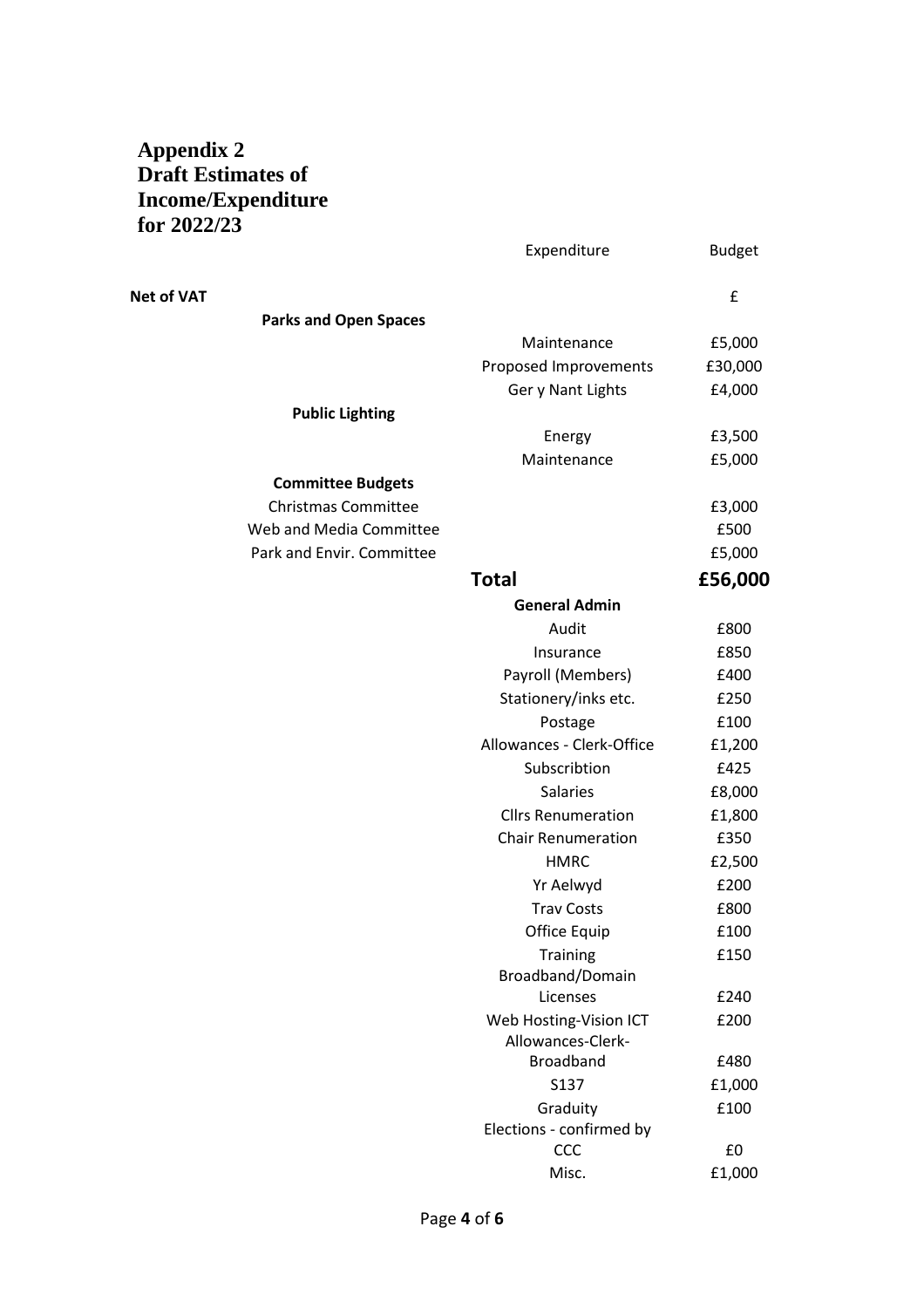Chair's Allowance **E1,650** 

**Total £22,595**

**Total £78,595**

| <b>Income 2022/23</b>         |                                |                          | £        |
|-------------------------------|--------------------------------|--------------------------|----------|
|                               |                                | <b>Proposed Precept</b>  | £33,000  |
|                               |                                | <b>Repayment of VAT</b>  | £2,500   |
|                               |                                | <b>Total</b>             | £35,500  |
| <b>S106 Monies Available.</b> |                                |                          | £        |
|                               | <b>Application Ref W/20013</b> |                          | £68,000  |
|                               | <b>Application Ref W/25937</b> |                          | £48,000  |
|                               | <b>Application Ref W/37327</b> |                          | £3,050   |
|                               |                                | <b>Total</b>             | £119,050 |
| <b>Expenditure to date</b>    |                                |                          |          |
|                               | Demolition of Bandstand        |                          | £4500*   |
|                               | Park Entrance                  |                          | £15,249  |
|                               | Penymorfa Footpaths            |                          | £12,658  |
|                               | Painting of play equipment     |                          | £800     |
|                               | Panel Design                   |                          | £14,749  |
|                               | <b>Panel Production</b>        |                          | £4,151   |
|                               | Playground Equipment           |                          | £20,949  |
|                               | Playground Equipment           |                          | £23,727  |
|                               | Improvements to paths in park  |                          | £8,660   |
|                               | installation of Sanitisers     |                          | £1,110   |
|                               | Labour re Intreptation Boards  |                          | £454     |
|                               | Improvements to park entrance  |                          | £4,152   |
|                               |                                | <b>TOTAL</b>             | £106,659 |
|                               |                                | <b>Remaining Balance</b> | £12,391  |

**\* This payment was taken directly by the Leisure Section**